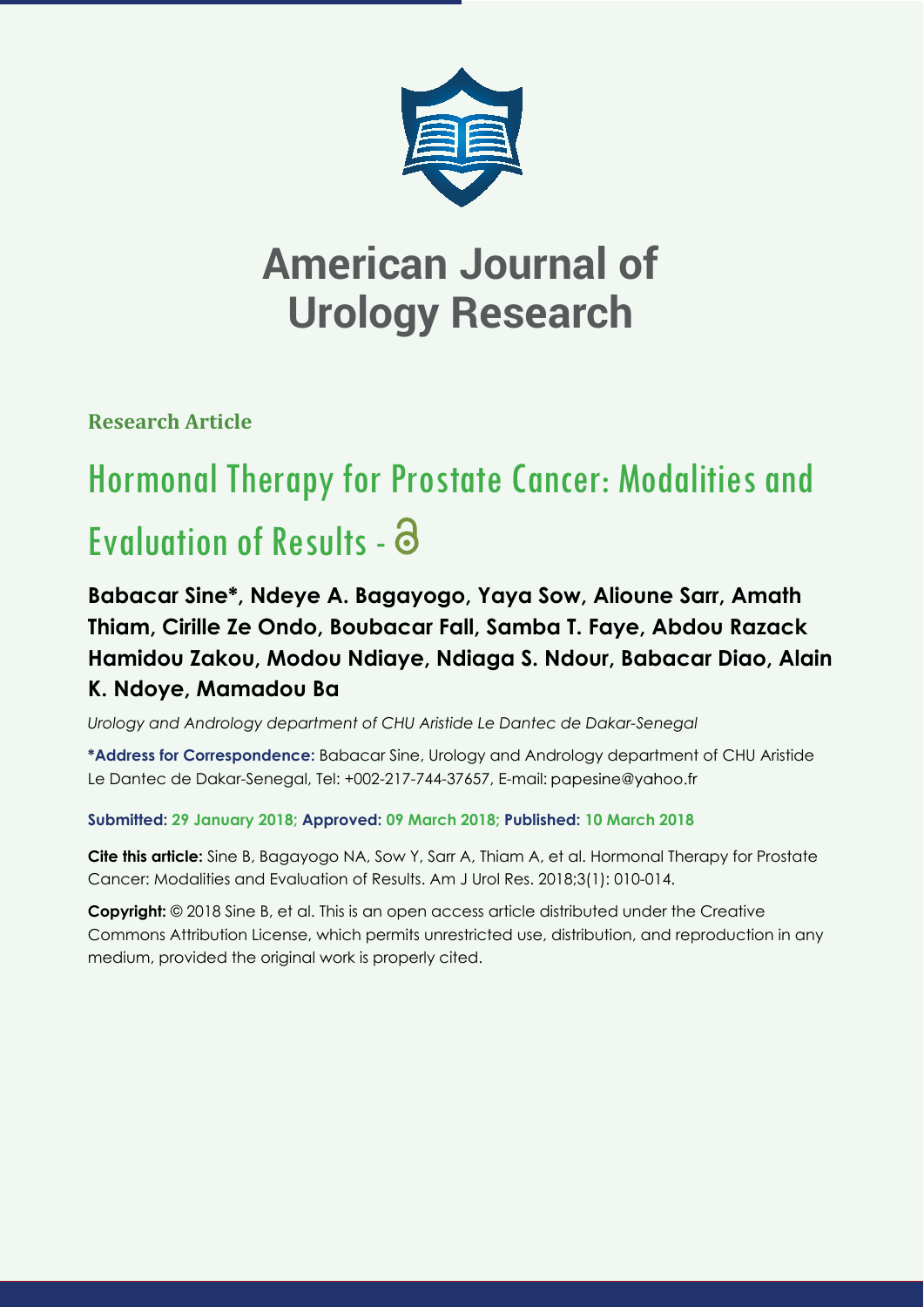## **Soifles** ture

#### **ABSTRACT**

**Objective:** To report the hormone therapy methods proposed to our patients, to evaluate results using the total PSA, overall survival and progression - free survival and reporting complications of hormonal treatment.

Patients and methods: This was a retrospective study of 70 patients followed from 1 June 1<sup>st</sup> 2010 to October 31<sup>st</sup> 2012 for prostate cancer with hormone therapy. Hormone therapy was medical, using LHRH analogues and antiandrogen; or surgical, using bilateral testicular pulpectomy or orchiectomy.

**Results:** The median age of patients was 70.5 years (48-89). Sixty - seven point one patients (67.1%) had an impair general condition (ECOG 3 and 4). The median initial total PSA ratio was 303.5 ng/ ml (0.6 to 12.990). Surgical castration was performed in 55 patients (78.6%). Sixteen patients had a complete androgen blockade immediately. The median PSA nadir was 15 ng/ ml (0.029 to 503). The median time to reach the nadir (DAN) was 4 months (3-22). Also overall survival at 6 and 12 months was 46.2% and 23.1% respectively. Progression-free survival at 6 and 12 months was 54.2% and 50% respectively. Hot flashes and anemia were the most reported complications.

**Conclusion:** Mortality from prostate cancer remains high despite improvements in diagnostics, therapeutics and treatment monitoring.

**Keywords:** Prostate Cancer; Hormone Therapy; Survival; Pulpectomy

#### **INTRODUCTION**

Prostate cancer is the leading cancer in older men and the second leading cause of death (after lung cancer). It is the fourth leading cause of death due to cancer in the general population [1]. In Africa, prostate cancer is diagnosed primarily at locally advanced or metastatic stage [2]. Hormone therapy is the standard treatment indicated in these advanced stages. However, the drugs used are not accessible (high cost) for the majority of patients with low socioeconomic levels. Surgical castration is still the most used therapeutic method [3-5]. The goals of the study were to report the different hormone therapy regimens offered to our patients and the procedures of establishment, assess the oncological results using as judgment criteria: total PSA, overall survival and progression free survival and report the complications related to hormonal therapy.

#### **PATIENTS AND METHODS**

This was a retrospective study carried out from September  $1<sup>st</sup>$ , 2010 to October 31<sup>st</sup>, 2012. It collected all patients who had hormone therapy for prostate cancer confirmed histologically. The parameters studied were: patient's age at diagnosis, patient's general condition (ECOG performance status), Gleason score, tumor status (TNM 2009), type of treatment and treatment complications.

#### **Hormone therapy was:**

- Either medical, using analogs of LHRH (Goserelin, Triptorelin), non-steroidal antiandrogens (bicalutamide), steroidal anti-androgen (cyproterone acetate)
- Or surgically, using bilateral testicular pulpectomy or orchiectomy.

Body hygiene measure (stop all smoking, regular physical activities) were recommended for all patients. Calcium and vitamin D3 prescription was made for all osteopenic or osteoporotic patients on bone densitometry. Patients were reviewed at three, six and 12 months with a PSA control, liver function tests and Complete Blood Count (CBC). Thus, the appreciation criteria of treatment outcomes were total PSA level, overall survival, progression free survival. The original date was the date of the initiation of hormonal therapy. The data were analyzed and exploited by excel 2010 and SPSS 19.0. Survival was measured according to Kaplan Meier method. The comparative analysis of the parameters was made with a significance

level of the tests (student and Khi<sup>2</sup>) set at 5%. The study was approved by the local ethics committee.

#### **RESULTS**

The median age of patients was 70.5 years (range 48 - 89 years). Sixty - two point six percent (62.6%) of patients were over 70 years (Table I). The general condition of patients was assessed using the ECOG performance status. Sixty-seven point one patients (67.1%) had an impaired general condition (ECOG 3 and 4). Sixty-seven point one patients (67.1%) had PSA levels greater than 100 ng/ ml. The median of initial PSA was 303.5 ng/ ml  $(0.8 \text{ to } 12.990 \text{ ng/}$ ml). The Osteodensitometric status was known in 17 patients. They had a high risk of bone fractures in 70.6%. Moreover 71.4% of osteoporotic patients had metastatic cancer and the average age of these patients was 66.4 years. Surgical castration was performed in 55

| Table 1: Clinical characteristics of patients |                                              |      |  |
|-----------------------------------------------|----------------------------------------------|------|--|
| <b>Characteristics</b>                        | <b>Number of Patients and Percentage (%)</b> |      |  |
| Age (years) $n = 75$<br>$\geq 65$<br>< 65     | 17                                           | 22.7 |  |
| Median<br>70.5<br>48-86<br>Range              | 58                                           | 77.3 |  |
| ECOG performance status $(n = 70)$            |                                              |      |  |
| 1                                             | 12                                           | 17.1 |  |
| 2                                             | 11                                           | 15.8 |  |
| 3                                             | 12                                           | 17.1 |  |
| 4                                             | 35                                           | 50   |  |
| Initial total PSA (ng/ml)                     |                                              |      |  |
| $≤ 100$                                       | 23                                           | 32.9 |  |
| >100                                          | 47                                           | 67.1 |  |
| Gleason Score (n = 70)                        |                                              |      |  |
| 6                                             | 41                                           | 58.6 |  |
| 7                                             | 19                                           | 27.1 |  |
| $\geq 8$                                      | 10                                           | 14.3 |  |
| Tumor Status ( $n = 68$ )                     |                                              |      |  |
| Localized                                     | $\overline{2}$                               | 2.9  |  |
| Locally avanced                               | 10                                           | 14.7 |  |
| Métastases                                    | 56                                           | 82.4 |  |
| Type of hormone therapy $(n = 70)$            |                                              |      |  |
| Medical                                       | 15                                           | 21.4 |  |
| Surgical                                      | 55                                           | 78.6 |  |
| Osteodensitometric profil (n = 17)            |                                              |      |  |
| Normal                                        | 5                                            | 29.4 |  |
| Osteopenic                                    | 5                                            | 29.4 |  |
| Osteoporotic                                  | 7                                            | 41.2 |  |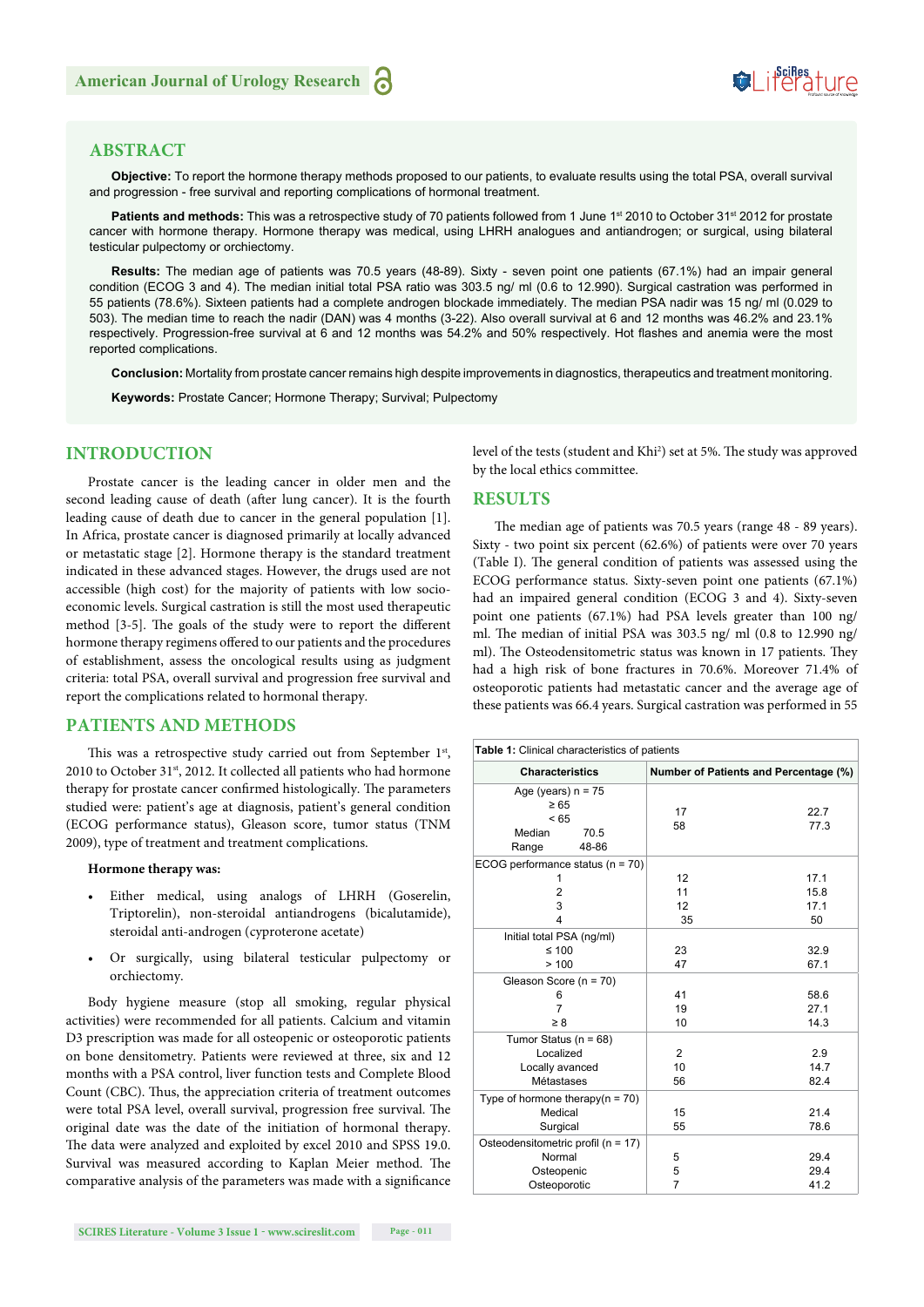patients (78.6%). This surgical castration was carried out by bilateral testicular pulpectomy in almost all cases. Only one patient had a right orchiectomy for an undescended testis, associated with left testicular pulpectomy.

Sixteen (16) patients had a complete androgen blockade immediately. Regarding the chemical castration, the LHRH agonist most used was goserelin. The anti-androgen used was bicalutamide 50 mg per day. The median nadir PSA was 15 ng/ ml (0.029 to 503 ng/ ml). The median time to reach the nadir was 4 months (3 - 22 months). The average nadir was three times higher among patients who had a large tumor mass but the tumor mass did not affect the period to reach the nadir ( $p = 0.17$ ).

The average nadir was higher in patients with a Gleason score 6 but was reached faster. The nadir was higher among patients who had metastatic tumors but the time to reach seemed identical  $(P =$ 0,01). Also overall survival at 6 and 12 months was 46.2% and 23.1% respectively. Progression-free survival at 6 and 12 months was 54.2% and 50% respectively (Figure 1 and 2). Metastatic status seemed to adversely affect the survival of our patients. Thus the average duration of overall survival was 6.9 months for metastatic cancers and 8.6 months for locally advanced cancers. Complications were noted in 49 patients (70%). Hot flashes and anemia were the most encountered complications in our patients (Table 2).

#### **DISCUSSION**

These high levels of PSA suggest the existence of a large tumor mass in our patient therefore to advanced disease. Niang et al. [4] have reported similar results with an average PSA 1447.57 ng/ mL and a PSA level greater than or equal to 100 ng/ ml in 50% of patients. Studies of Chen [6] and Eisenberger [7] have also reported higher median PSA with respectively 154 and 161 ng/ ml.

Forty - one (41) patients (58.6%) had Gleason score of 6 and 41.4% Gleason score greater than 6. On contrary, Chen [6] Eisenberger [7] and Botto [8] reported a predominance of little or undifferentiated cancers with respectively 53.1%, 57.6% and 64.1%. Also prostate cancers were detected in the metastatic phase in more than a half  $(82.4\%)$ . The study of Botto et al.  $[8]$  showed 69.2% of metastatic cancers and Fall et al. [3] 75%. This difference between our study and the study of Fall et al (two studies in the same department), could





**Figure 2:** Curve of progression free survival

| Table 2: Complications and side effects of hormone therapy |                           |                |  |
|------------------------------------------------------------|---------------------------|----------------|--|
| <b>Complications and Side Effects</b>                      | <b>Number of patients</b> | Percentage (%) |  |
| Hot flushes                                                | 28                        | 57.1           |  |
| Erectile dysfonction                                       | 13                        | 26.5           |  |
| Decreased libido                                           | 2                         | 4.01           |  |
| Anemia                                                     | 26                        | 53.06          |  |
| Gynecomastia                                               | U                         | U              |  |
| Metabolic syndrome                                         | o                         | o              |  |

be explained by the fact that our patients had a more comprehensive staging.

Bone metastases, advanced age and androgen blockade are all independent factors contributing to the deterioration of bone mineral loss occurred thus promoting a bone event. It has been reported that nearly 95% of patients that died because of prostate cancer have bone metastases and, in most cases, with pathologic fracture, spinal cord compression, invasion and depletion of bone marrow [9]. According to the study by Smith on more than 12,000 patients, hormonal treatment multiplied by nine annual bone loss in older men with a 21% increased risk of fractures and 76% femoral neck fractures [7].

All the patients who had a biochemical recurrence after Radical Prostatectomy, had hormone therapy. This appears to be consistent with the recommendations [10]. Currently, the treatment of locally advanced prostate cancer requires a combination therapy combining a local control of cancer (radical prostatectomy or conformal radiotherapy radical prostatectomy followed by conformational radiotherapy) and hormone therapy [11]. However, we do not have that in our context radiotherapy and radical-prostatectomy hormone therapy protocol in locally advanced cancers is not yet anchored in our habits while an avenue of research promoted by several teams [10].

#### The choice of testicular pulpectomy is based on several factors:

It is a most accepted surgical orchiectomy method which causes an obvious change in body scheme with significant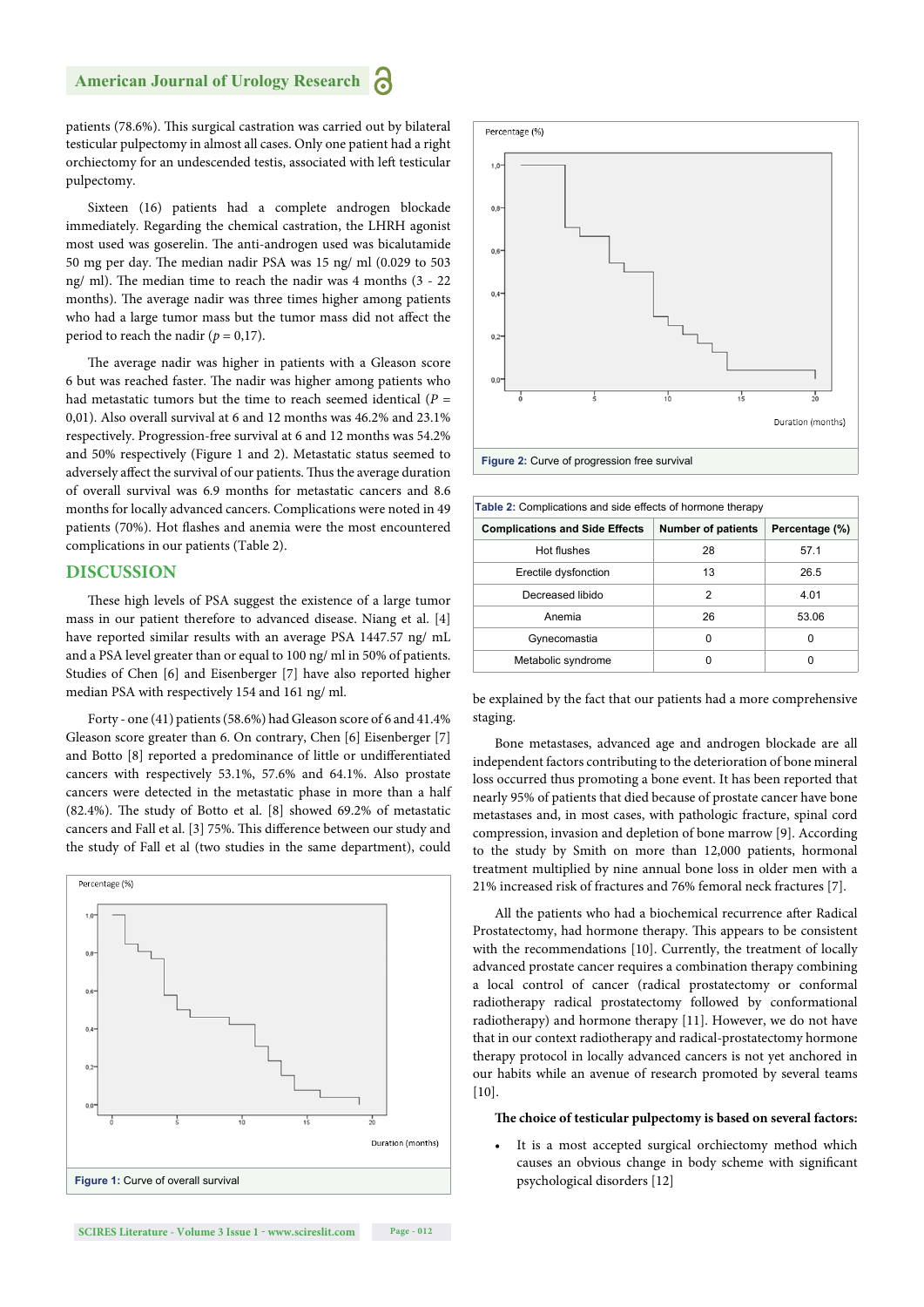- It is a more accessible method of therapy for most of our patients who cannot bear the cost of LHRH agonists
- Its action is faster than other castration methods. Testosterone is the castration levels at the end of the first time against 3 to 4 weeks for the LHRH agonist and 3 to 4 days for LHRH antagonists [12]. This quick action is important in our context where patients have bone pain or slow cord compression signs
- There are no flare-up effect as observed with LHRH agonists if the tumor mass is important.

The predominance of surgical castration has been reported in several countries including Nigeria [5] and Taiwan [6]. Admittedly the different time of action of surgical castration, agonists and LHRH antagonists are equally effective in terms of survival [8]. Concerning anti-androgen, bicalutamide was the most used. Its choice is justified by its superiority compared to Flutamide and Nilutamide, in terms of reduced side effects and in terms of survival [13]. Its use is a therapeutic option in cases of resistance during complete blockage with Flutamide as antiandrogen [13]. A reduction in mortality of 20% was reported when the complete androgen blockade is produced with the Bicalutamide compared with castration alone [14].

It is known that after hormone treatment, the PSA nadir is an important prognostic factor. Lower is the nadir, better is the survival  $[13-15-17]$ . The nadir was high compared to Gagnat et al. study [18] which found a median nadir of 0.48 ng/ ml. Several prognostic factors are recognized in patients treated with hormonal treatment for prostate cancer: Gleason score, the proportion of carrots invaded at the prostate biopsy, the PSA level at diagnosis, bone lesions [19].

The average time to reach the nadir (DAN) was short compared to the time in the literature. Indeed, Gagnat et al. [18] reported a median of 13.1 months DAN. Choueiri et al. [15] demonstrated for the first time that the DAN was a significant prognostic factor for overall survival in metastatic prostate cancer. Gagnat et al. [18] in their study confirmed that the DAN was a predictor of progressionfree survival, overall survival and specific survival: higher the DAN was shorter the survival was.

Overall survival rates at 6 and 12 months were 46.2% and 23.1% respectively. This survival was short compared to those reported by other authors [8-18]. Indeed, Gagnat et al. [18] found an overall survival two years equal to 91.17% and Fall et al. [3] found 77.3 and 64.3% at 6 and 12 months respectively. This high mortality the first six months could be explained by important by the large tumor mass in our patients and extent of the alteration of the general condition as evidenced by the score of ECOG.

The average duration of overall survival was 6.9 months for metastatic cancers and 8.6 months for locally advanced cancers. This finding reinforces the recommendation of not to delay hormonal therapy in metastatic stage. Indeed, in advanced disease, Androgenic Suppression (AS) compared to immediate AS delayed the onset of clinical progression reduces complications related to disease progression, does not improve survival but increases slightly specific overall survival (5.5% decrease in risk of death at 10 years) [19]. For patients with stage T3-T4 N0-1 M0 inaccessible to local treatment (EORTC 30891), the immediate AS provides a benefit in terms of overall survival in patients less than 70 years, the PSA is > 20 ng/ ml or PSA doubling time <12 months [10].

The factors identified by Fall [3] to be associated with shorter survival were a high Gleason score and the existence of metastases at the time of androgenic suppression. The initial presence of bone metastases and poor tumor differentiation are universally associated with shorter survival [8-18]. The incidence of hot flashes is estimated between 60 and 80% [13-21]. None of our patients were reported unbearable hot flashes that would have required treatment. Some lifestyle changes such as stopping smoking and alcohol, wear light clothing, avoid the synthetic, avoid heat or intense cold, reduce coffee, were sometimes recommended [16] and decreased libido the erection problems are directly related to the decline in testosterone. The rate of erection dysfunction and decrease in libido that we reported are lower than those found by the study of Fall [3] (78.6 and 86%) and Potosky [17] (51 and 69%). This difference could be explained by the fact that the follow up in our study is not long enough and the fact that in our study there were 65% of patients who had more than 70 years. Two patients who wished to be treated, were put under type 5 phosphodiesterase inhibitor, and the results were satisfactory. Patients often came to consult in an advanced stage of the disease where anemia already existed. In those patients whose hemoglobin level was often below 7  $g/dl$ , they got blood transfusion before starting hormonal treatment. Fall et al. [3] reported anemia in 20% of these patients, but as they have proven we cannot exactly say that anemia is a consequence only of hormone therapy.

#### **CONCLUSION**

The diagnosis of prostate cancer to advanced stages is still common in our practice. Hormonal therapy still occupies a prominent place in the treatment of prostate cancer. Total PSA, its nadir, and time to reach the nadir (DNA) may be predictive factors for survival in metastatic prostate cancer. The mortality remains high in our regions, hence the need to find these cancers at an early stage in order to treat them adequately.

#### **REFERENCES**

- 1. Gomez SL, Le GM, Clarke CA, Glaser SL, France AM, West DW. Cancer incidence patterns in Koreans in the US and in Kangwha, South Korea. Cancer Causes & Control. 2003; 14: 167-174. https://goo.gl/pP6VR2
- 2. Diao B, Fall B, Fall PA, Ze ondo C, Sow Y, Ndoye AK, et al. Prise en charge chirurgicale du cancer de la prostate à Dakar: analyse d'une série de 96 cas. Dakar Med. 2008; 53: 124-129.
- 3. Fall B, Tengue K, Sow Y, Sarr A, Thiam A, Mohamed S, et al. Place de la pulpectomie bilatérale dans la suppression androgénique pour cancer de la prostate. Prog Urol. 2012; 17: 344-349. https://goo.gl/v5B88F
- 4. Niang L, Ndoye M, Ouattara A, Jalloh M, Labou I, Thiam I, et al. Cancer de la prostate: quelle prise en charge au Sénégal? Prog Urol. 2013; 23: 36-41. https://goo.gl/WQcAZ8
- 5. Oranusi CK, Nwofor AME. Evaluation of surgical castration for prostate cancer at Néwi: Issues regarding follow-up of cases. Tropical Journal of Medical Research. 2008; 12: 38-41.
- 6. Chen C, Tzai T, Huang S, Wu H, Tai H, Chang Y, Pu Y. Clinical outcome of Taiwanese men with métastatic prostate cancer compared with other ethnic groups. Urology. 2008; 72: 1287-1292.
- 7. Eisenberger MA, Blumenstein BA, Crawford ED, Miller G, McLeod DG, Loehrer PJ, et al. Bilateral orchiectomy with or without flutamide for metastatic prostate cancer. N Engl J Med. 1998; 339: 1036-1042. https://goo.gl/rrqBim
- 8. Botto H, Roupret M, Mathieu F, Richard F. Etude randomisée multicentrique comparant la castration médicale par triptoréline à la castration chirurgicale dans le traitement du cancer de la prostate localement avancé ou métastatique. Prog Urol. 2007; 17: 235-239. https://goo.gl/wBQSm9
- 9. Rossi D, Beuzeboc P, Staerman F, Timsit MO, El Fegoun AB. Cancer de la prostate localement avancé et hormonothérapie. Prog Urol. 2010; 20: 68-71. https://goo.gl/AyVtXA